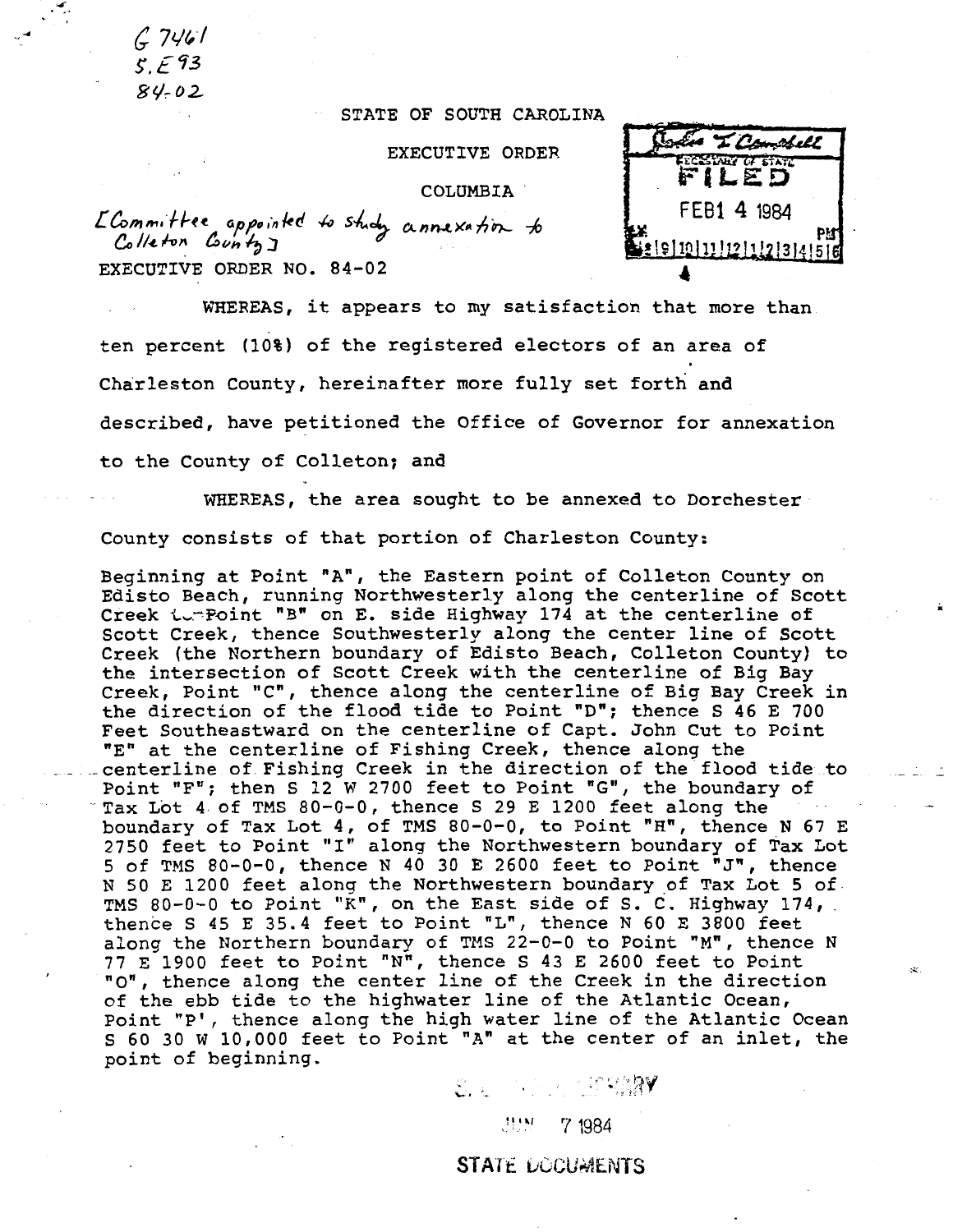WHEREAS, it appears to my satisfaction that petitioners have met all the requirements of the Constitution and laws of the State of South Carolina prerequisite to the appointment of Commissioners to study, investigate and report to this office on · the proposed annexation;

·-

NOW, THEREFORE, UNDER THE AUTHORITY VESTED IN ME BY THE CONSTITUTION AND LAWS OF THE STATE OF SOUTH CAROLINA, IT IS HEREBY ORDERED AS FOLLOWS:

> I. The following citizens and electors of Charleston County are designated as Commissioners for the study, investigation and report of all facts pertinent to the proposed annexation:

- (1) Bernard J. Flowers, Proponent Route 1 Edisto Island, South Carolina 29438
- (2) Curt K. Becht, Proponent Route 1, Box 84 Edisto Island, South Carolina 29438
- (3} Elizabeth M. Kerrison, Opponent 285 King Street Charleston, South Carolina 29401
- (4) Ben Scott Whaley, Opponent Post Office Drawer H Charleston, South Carolina 29402 II. The Commission shall prepare a report for this

Office which shall include all pertinent facts in regard to the following:

- (1) Population of the area proposed to be annexed to Colleton County.
- (2) Size of the area proposed to be annexed to Colleton County and the size of the area